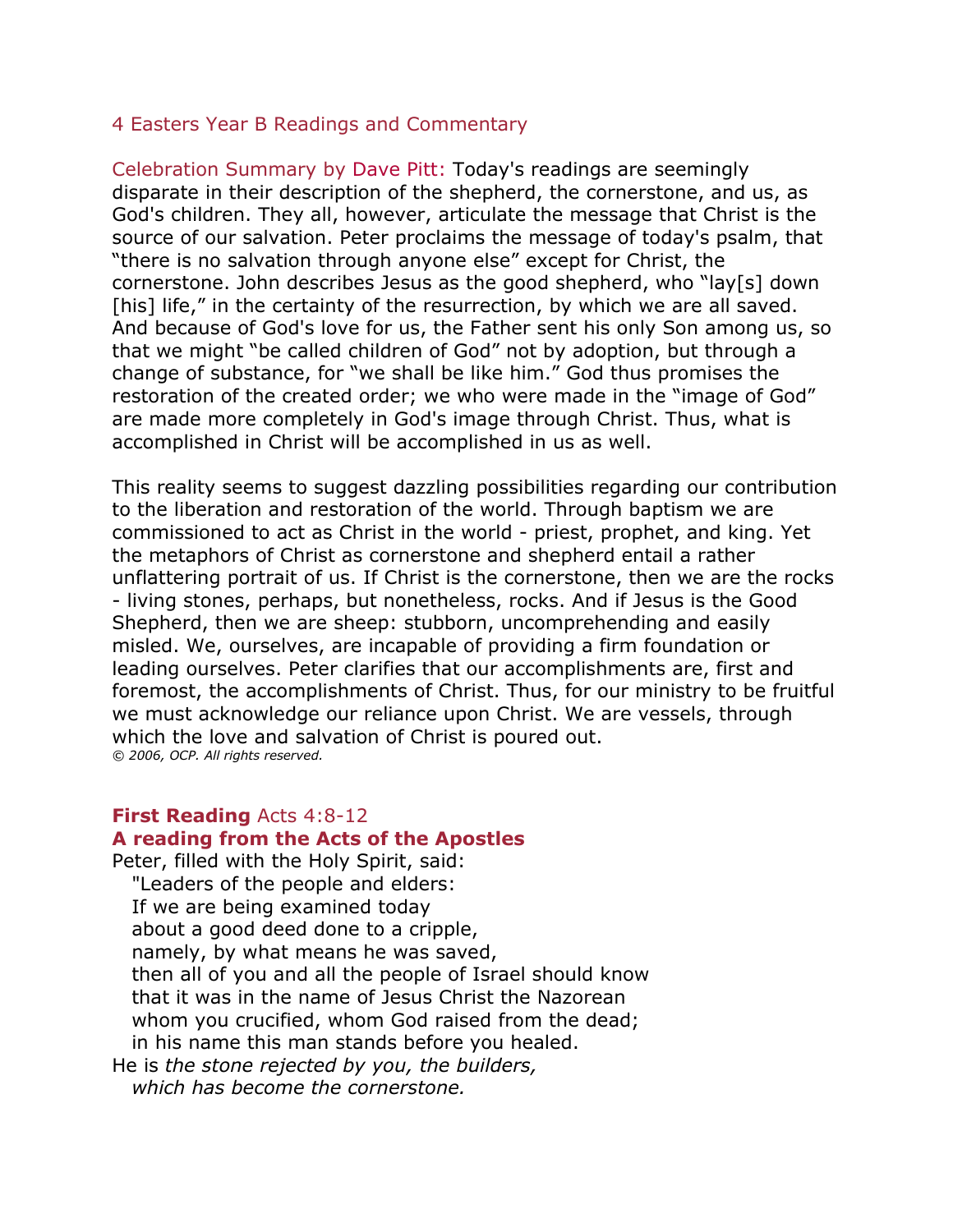There is no salvation through anyone else,

nor is there any other name under heaven

given to the human race by which we are to be saved."

#### **The word of the Lord.**

Commentary Acts 4:8-12 by [Tom Conry:](http://www.liturgy.com/home/authors.php?authorID=185) In this episode, Peter and John have just been arrested by the Temple authorities, the elite group that had carved out a generous living for themselves by collaborating with the Roman occupying forces. They are charged with two offenses: they have preached in the Temple and they have advocated a belief in the resurrection of the dead (4:2).

The flavor of Peter's speech here depends on two literary devices, obscured for us in our English translation, but obvious to a second or third century audience.

First of all, Peter answers the accusations as would any good advocate, that is, by changing the subject. Peter construes the charge to explain how he healed the man lame from birth, and boldly declares that this man was healed (actually "saved" 4:9) by the power of Jesus' name. It helps to know that the verb "to save" is politically charged, usually reserved for gods, emperors, and generals. To use it here in the midst of a trial for, in effect, seditious subordination, would have given Luke's audience a good laugh. Peter hammers home this effect by publicly accusing the accusers of partnering with the Romans to have Jesus crucified and declaring that only in the name of this executed criminal would anyone be saved (4:12). This is just the kind of raising-of-stakes and wordplay that would have delighted Luke's addressees.

Second, and even more deliciously subversive, the uneducated Peter's speech is given in a high and precise rhetoric, one that is conspicuously more formal than the narrative that surrounds it. In fact, Luke imbues all of Peter's speeches in Acts with the style of speech that only a trained orator could deliver. Through the power of the spirit, the Galilean fisherman is smarter than his judges.

*© 2003, OCP. All rights reserved.*

## **Responsorial Psalm** Psalm 118:1, 8-9, 21-23, 26, 28, 29

 $\mathbf{R}(22)$  The stone rejected by the builders has become the cornerstone. Or:

Alleluia.

Give thanks to the LORD, for he is good, for his mercy endures forever.

It is better to take refuge in the LORD than to trust in man.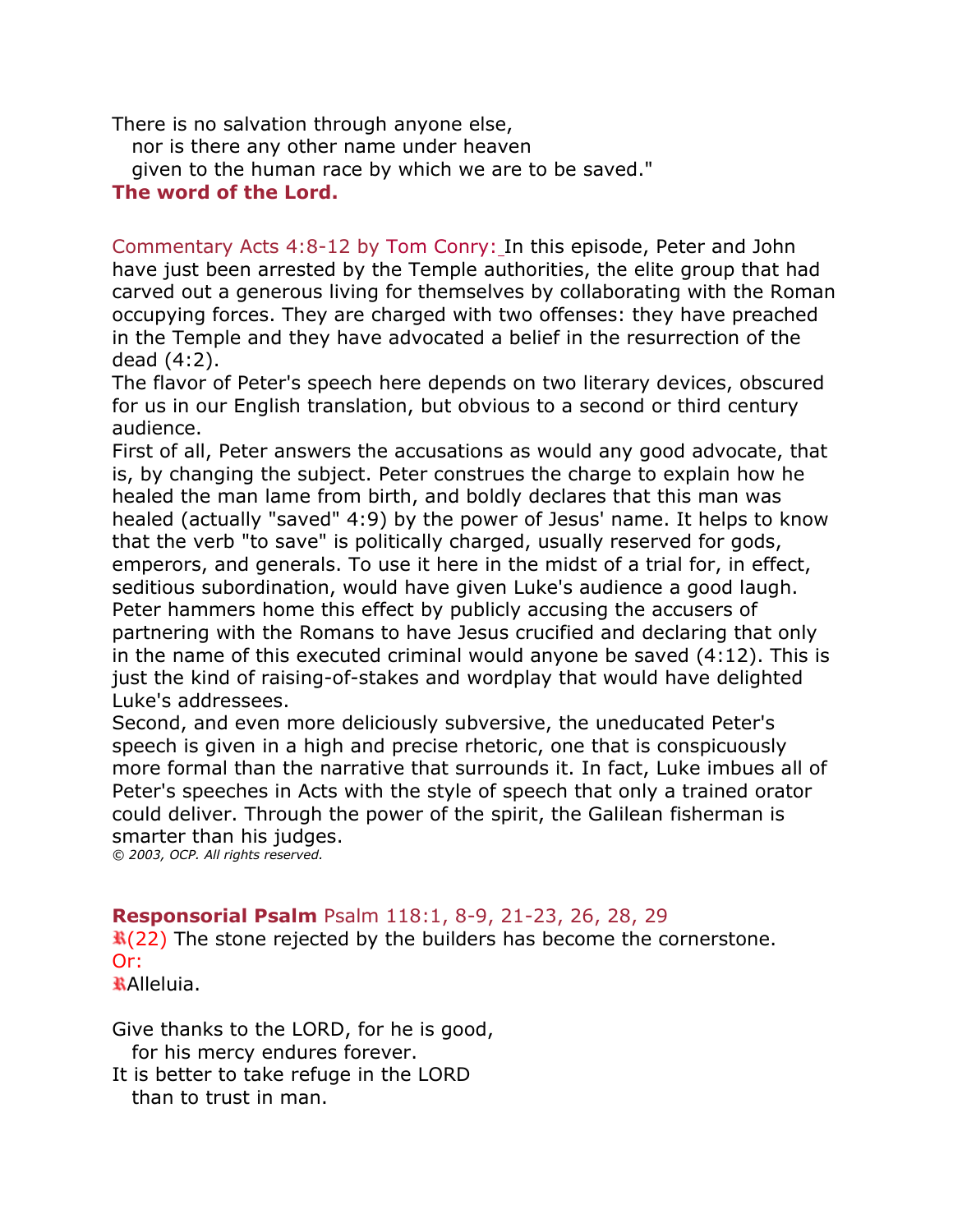It is better to take refuge in the LORD than to trust in princes.

I will give thanks to you, for you have answered me and have been my savior. The stone which the builders rejected has become the cornerstone. By the LORD has this been done; it is wonderful in our eyes. Blessed is he who comes in the name of the LORD;

 we bless you from the house of the LORD. I will give thanks to you, for you have answered me and have been my savior.

Give thanks to the LORD, for he is good; for his kindness endures forever.

Commentary Psalm 118:1, 8-9, 21-23, 26, 28, 29 by [Tom Conry:](http://www.liturgy.com/home/authors.php?authorID=185) The "hosanna" in verse 25 bears special mention. It is most familiar to us from the quotations of this verse in the gospels (Mk 9:11;11:9f; Matt. 21:9 twice; Jn 12:13) when Jesus' procession enters Jerusalem. The context of Psa. 118 makes it clear that hosanna is not a cry of praise like "alleluia" but rather is a petition – probably a traditional cry for rain and fertility from the Sukkoth post-harvest festival. Here and in the gospels it has the force of "come and save us now!" The translation of verse 27 (conspicuously omitted from today's lectionary citation) is problematic, but likely refers to a ritual dance involving the community's circling around the altar, as in Psa 26:6. The verse appears to call for ropes being attached to the horns of the altar with the group holding on, singing, and ringing about.

As with Psa 22, the suffering of the individual in the song was often interpreted in the early church as relating to Jesus. Besides the rather general nature of the text, which could be applied to a variety of different situations (think Amazing Grace for a modern analogue) the performance aspect of the psalm, i.e. the back-and-forth singing of the individual and the community, made it easy to think of the relationship of Jesus and the group. God's vindication of the one who has suffered and faced death has made it possible for the whole community to imagine its future. *© 2003, OCP. All rights reserved.*

**Second Reading** 1 John 3:1-2 **A reading from the first Letter of Saint John**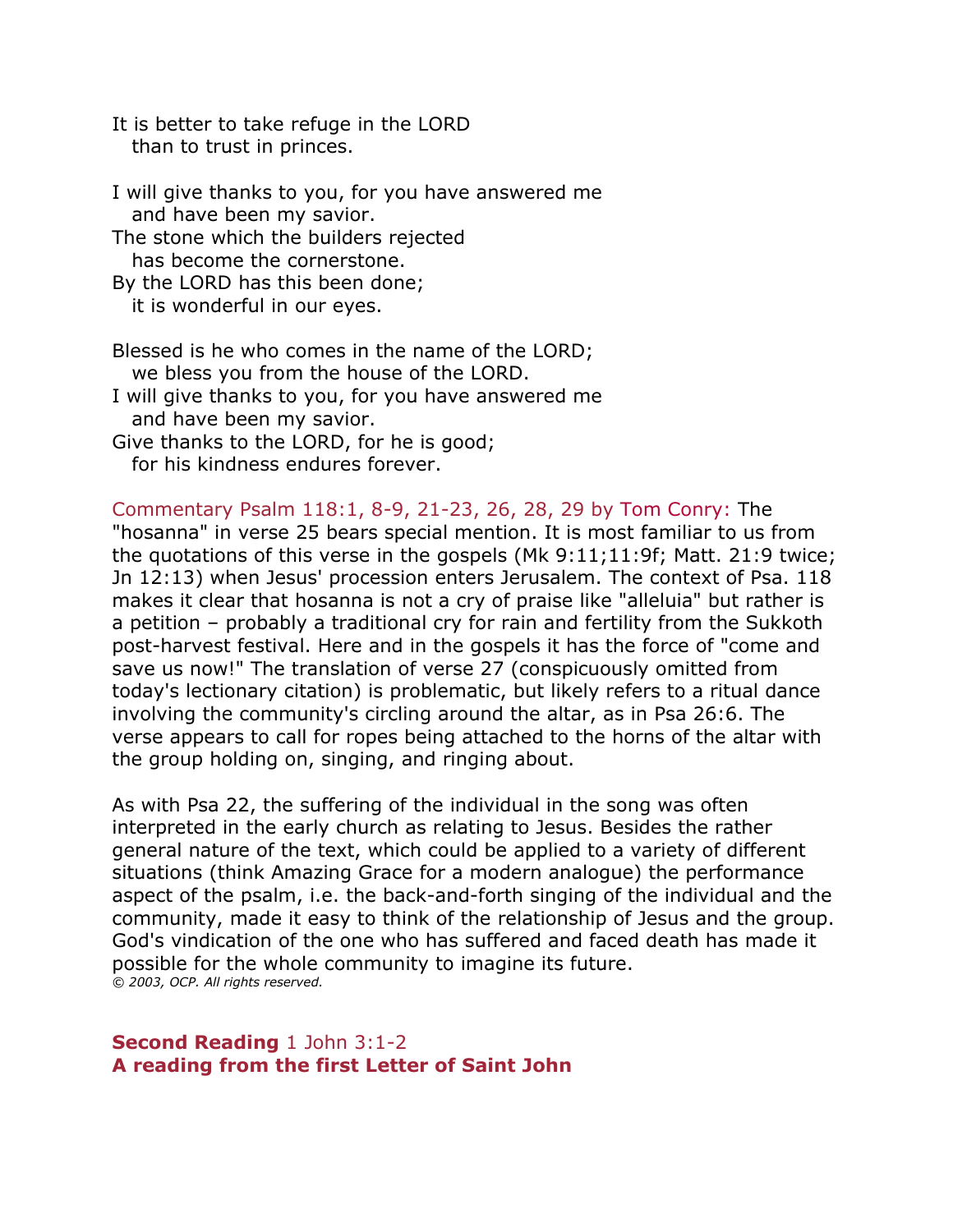Beloved:

 See what love the Father has bestowed on us that we may be called the children of God. Yet so we are. The reason the world does not know us is that it did not know him. Beloved, we are God's children now; what we shall be has not yet been revealed.

We do know that when it is revealed we shall be like him, for we shall see him as he is.

## **The word of the Lord.**

Commentary 1 John 3:1-2 by [John Paul Heil:](http://www.liturgy.com/home/authors.php?authorID=6) Main Theme: We are now GOD'S CHILDREN destined to see and be like God in the future. We are invited to appreciate the tremendous love that God as our Father has bestowed on us. It is a love that allows us to be called the very "children of God"--members of God's very own family, children of God our Father. This love has been bestowed on us in the death and resurrection of Jesus, as alluded to in today's reading from the Gospel of John. Jesus as the "good shepherd" laid down his life for us, the "sheep," so that we can live the very life of God now--eternal life--as God's children. But just as the evil "world" did not recognize or see the presence of God in Jesus--that Jesus was the "Son" of God, so it does not recognize or see that we are now "children" of God. And so we can expect the same sort of difficulties, rejection, and hostility in living as God's children that Jesus experienced as God's Son. Although we are already God's children now, we are destined for an even greater glory in the future when God is fully revealed in Christ at the end of time. And so let us celebrate and be glad, as we, the children of God, look forward in joyful hope to seeing and being like the God present in the risen and glorified Son of God--Jesus Christ. *© 2003, OCP. All rights reserved.*

Gospel Acclamation John  $10:14$  **Alleluia, alleluia.** 

I am the good shepherd, says the Lord; I know my sheep, and mine know me.

## **Gospel** John 10:11-18

# **A reading from the holy Gospel according to John** Jesus said:

 "I am the good shepherd. A good shepherd lays down his life for the sheep.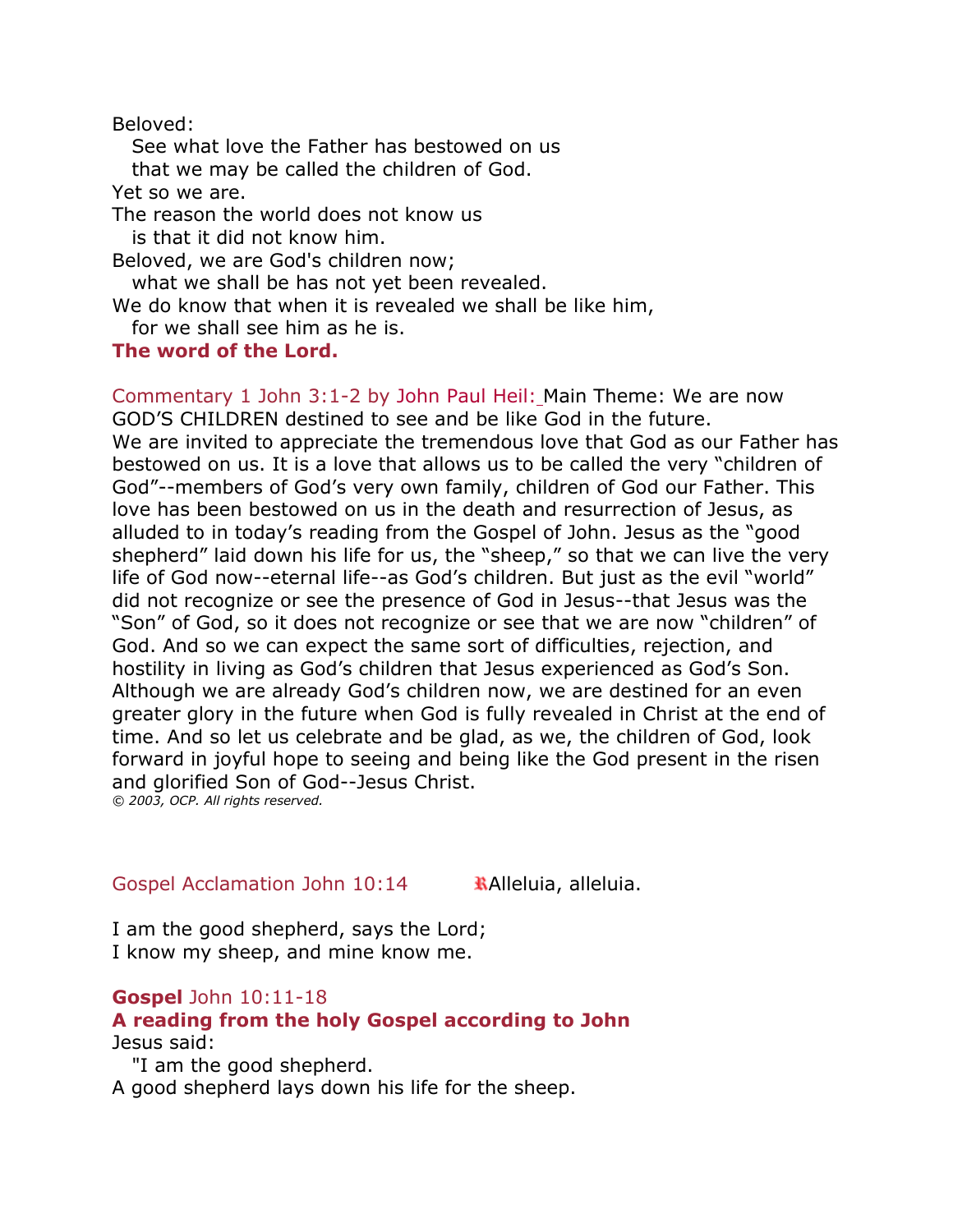A hired man, who is not a shepherd and whose sheep are not his own, sees a wolf coming and leaves the sheep and runs away, and the wolf catches and scatters them. This is because he works for pay and has no concern for the sheep. I am the good shepherd, and I know mine and mine know me, just as the Father knows me and I know the Father; and I will lay down my life for the sheep. I have other sheep that do not belong to this fold. These also I must lead, and they will hear my voice, and there will be one flock, one shepherd. This is why the Father loves me, because I lay down my life in order to take it up again. No one takes it from me, but I lay it down on my own. I have power to lay it down, and power to take it up again. This command I have received from my Father." **The Gospel of the Lord.** 

*Lectionary for Mass in the Dioceses of the United States of America, volume I Copyright © 1970, 1997, 1998 Confraternity of Christian Doctrine, Inc., Washington, D.C. All rights reserved. No part of this work may be reproduced or transmitted in any form or by any means, electronic or mechanical, including photocopying, recording, or by any information storage and retrieval system, without permission in writing from the copyright owner.*

Commentary John 10:11-18 by [Tom Conry:](http://www.liturgy.com/home/authors.php?authorID=185) There are two general categories of meaning surrounding the idea of the shepherd as metaphor in the ancient world. The first is good, and it is often applied to kings. Shepherds are responsible for protecting the sheep, making sure they are fed, and guaranteeing their fertility. This is pretty much the job description of a king in ancient Mesopotamia. The rulers of that region, including the legendary Gilgamesh and the famous lawgiver Hammurabi, were described as shepherds. In Judaism, Moses was a shepherd when he had the vision of the burning bush; this time of shepherding in the wilderness is a popular theme in later Jewish literature. For example, one story in the Mishnah has Moses searching out a lost kid and being told by God that he (Moses) will lead Israel. Ezekiel and Jeremiah denounce kings of Israel who are bad shepherds, who do not live up to what a shepherd is supposed to do. Of course, even God is named as a shepherd in psalms 23 and 80.

On the other hand, by the time of Jesus real shepherds were a despised minority. First century shepherds were perceived as being ritually unclean, and they had a reputation as shifty and dishonest. Jesus' opening line in the parable of the lost sheep (Luke 15: "which of you, having a hundred sheep")